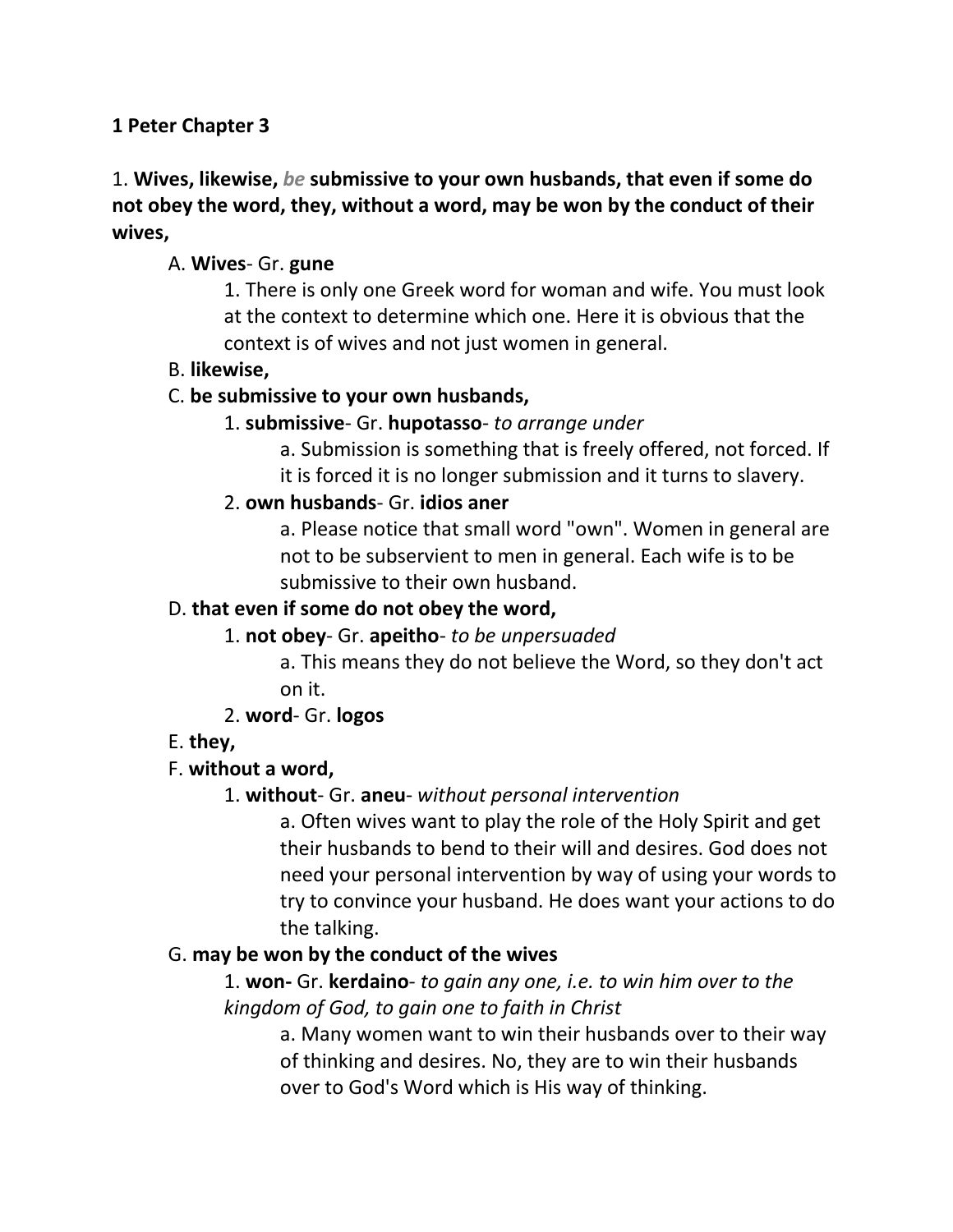#### 2. **conduct**- Gr. **anastrophe**

a. This is means Spirit-filled living.

3. **wives**- Gr. **gune**

## 2. **when they observe your chaste conduct** *accompanied* **by fear.**

## A. **observe**- Gr. **epopteuo**- *to look upon*

1. Often more is caught than is taught.

2. Often our words are drowned out by how loud our actions speak in direct opposition.

# B. **chaste**- Gr. **hagnos**- *pure, clean*

1. Nagging, criticism, and pouting are not pure conduct.

# C. **conduct-** Gr. **anastrophe**

# D. **fear**- Gr. **phobos**- *reverence, respect*

1. One of the top needs of a man is that he be shown respect. Nagging and criticism are signs of disrespect.

# 3. **Do not let your adornment be** *merely* **outward—arranging the hair, wearing gold, or putting on** *fine* **apparel—**

# A. **Do not let your adornment be outward**

1. **adornment**- Gr. **kosmos**- *an orderly arrangement*

a. We get our English word cosmetics from this word.

b. Wearing makeup is not a sin, but in some instances not wearing it is!

# 2. **outward**- Gr. **exothen**

# B. **arranging the hair,**

1. **arranging**- Gr. **emploke**- *an elaborate gathering of one's hair into knots*

2. **hair**- Gr. **thrix**

a. Because of this verse, religion teaches that women should not arrange their hair. If this is so, then they also should not put on clothes according to this verse! That is obviously not right, …right!

# C. **wearing gold,**

1. **wearing**- Gr. **perithesis**- *to place around; the adornment consisting of the golden ornaments to be placed around the head or the body*

# 2. **gold**- Gr. **chrusion**

a. Because of this verse, religion teaches that women should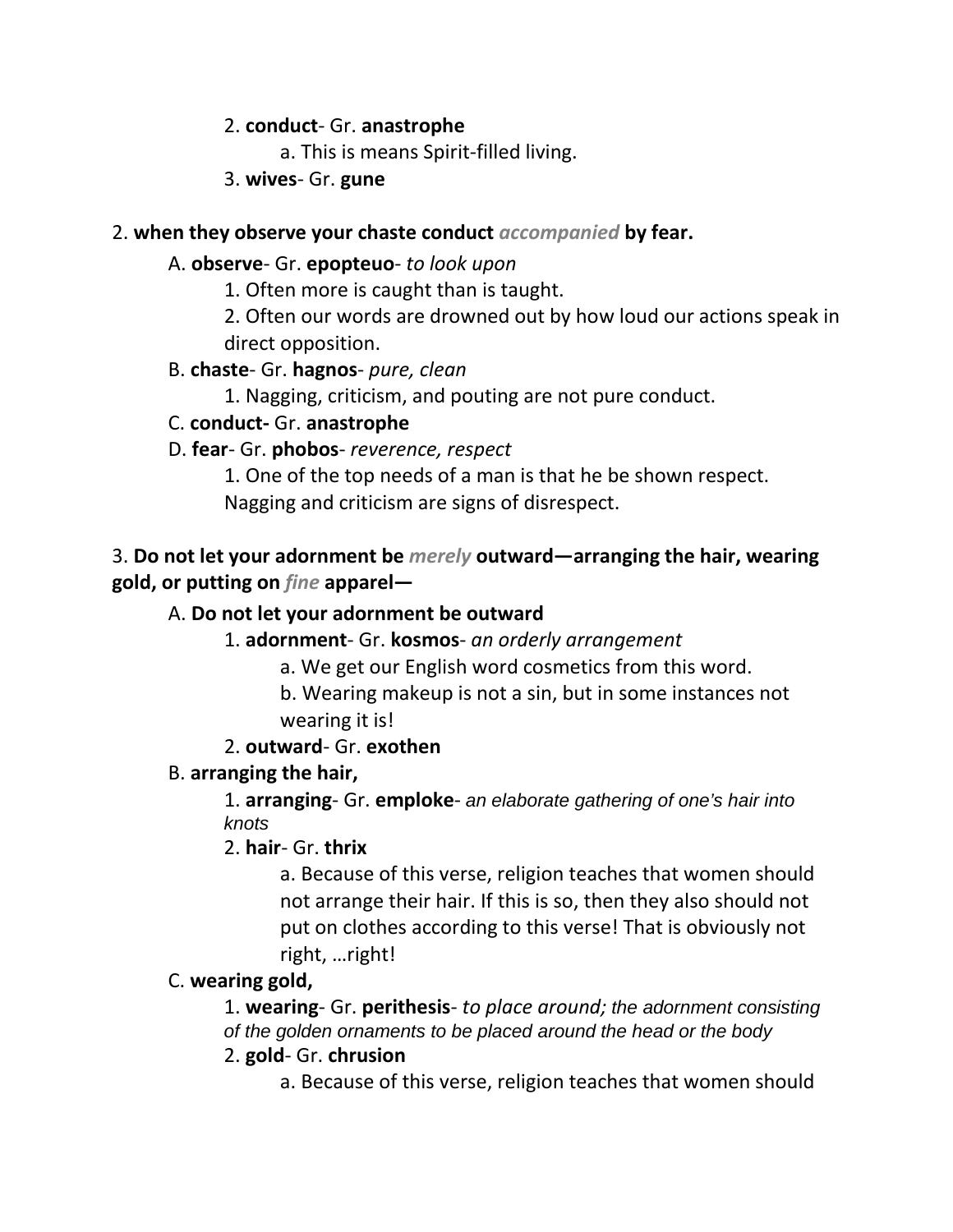not wear gold jewelry. If this is so, then they also should not put on clothes according to this verse! That is obviously not right, …right!

# D. **or putting on of apparel**

# 1. **putting on**- Gr. **endusis**

2. **apparel**- Gr. **himation**- *a garment*

a. If you are going to use the same rule of thumb with arranging of hair and wearing gold, then you must do that here. If you obey this verse, then women would come to church naked! That is obviously not right, …right! b. This verse is not saying arranging your hair or wearing jewelry is wrong, but just don't make that your only adornment. More important is to model a meek and quiet spirit which is very valuable to God.

3. On the balance of this, we should not come to church to show off or stand out in the crowd. We are there to focus our attention on Jesus, not ourselves. We should dress to fit in not dress to stand out. Titus 2:9

4. **rather** *let it be* **the hidden person of the heart, with the incorruptible** *beauty* **of a gentle and quiet spirit, which is very precious in the sight of God.** 

# A. **rather let it be the hidden person of the heart,**

# 1. **hidden**-Gr. **kruptos**

a. This is speaking of the spirit, not the body.

2. **person**- Gr. **anthropos**- *mankind*

a. This is a general term for mankind, not necessarily of a male specifically.

# 3. **heart**- Gr. **kardia**

# B. **with the incorruptible beauty of a gentle and quiet spirit,**

# 1. **incorruptible**- Gr. **aphatharsia**

a. The most beautiful of women will end up growing old, wrinkle up, and die.

- 2. **beauty** not in Greek- omit
- 3. **gentle** Gr. **praus** *mildness of disposition*

a. God beautifies the meek with salvation. Ps. 149:4

- 4. **quiet** Gr. **hesuchios** *tranquil*
- 5. **spirit** Gr. **pnuema** *the disposition or influence which fills and*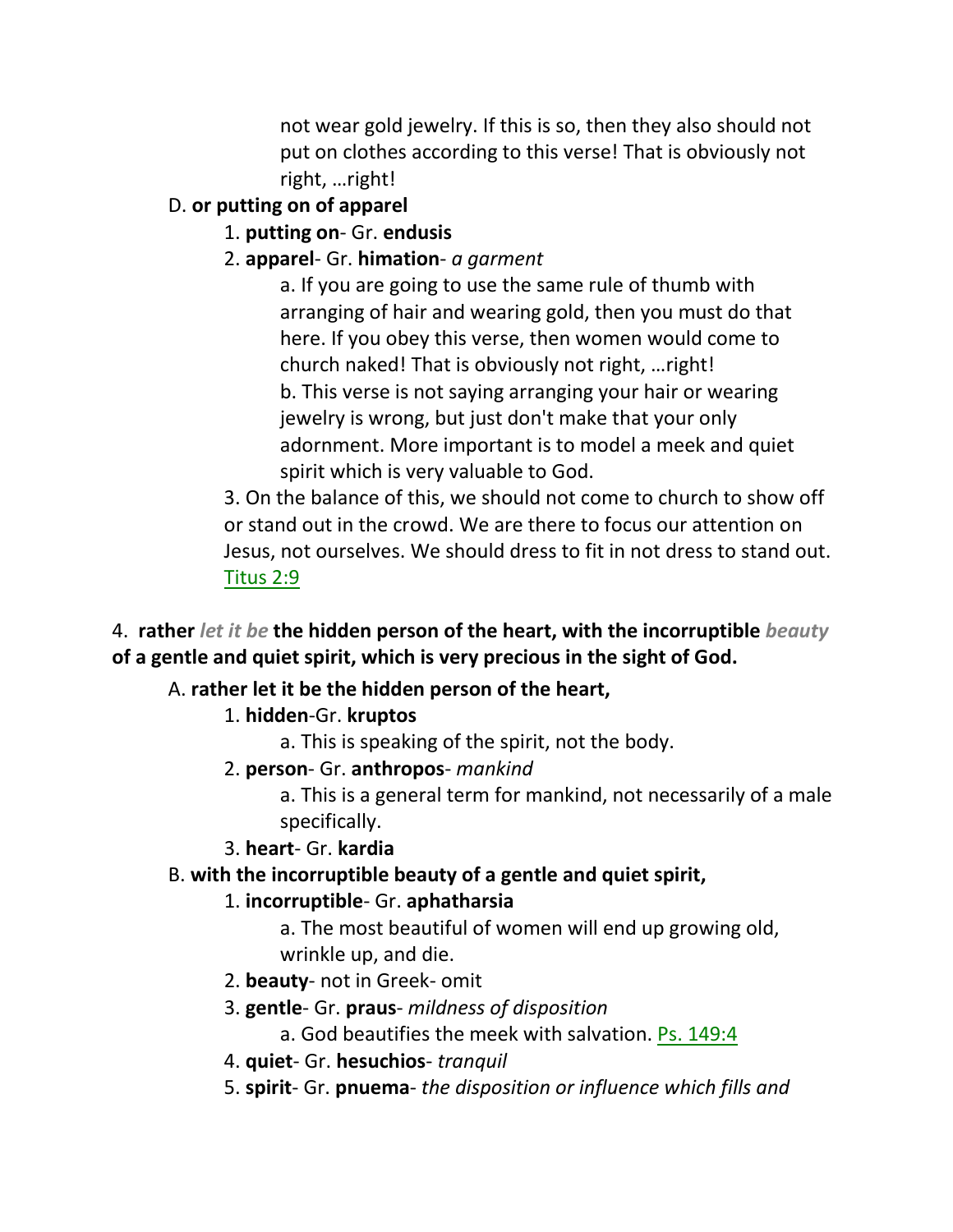*governs the soul of any one*

a. This disposition ultimately arises from the hidden man of the heart- the born-again spirit. One must allow what is in their spirit flow into their soul and govern it.

b. Our born-again spirit is ageless and will never grow old or be corrupted.

## C. **which is very precious in the sight of God**

1. **precious**- Gr. **timios**- *having weight and value*

# 2. **sight**- Gr. **enopion**

a. What is precious in God's sight is different than what is precious in man's sight.

# 5. **For in this manner, in former times, the holy women who trusted in God also adorned themselves, being submissive to their own husbands,**

# A. **For in this manner,**

# 1. **manner**- Gr. **houto**- *this way*

a. This is defined by the verses above this. It is by reverent conduct and a gentle and quiet spirit.

## B. **in former times**

1. **former times**- Gr. **pote**- *once, at one time*

a. An example of this will be given from the times of the Patriarchs and Sarah.

# C. **the holy women who trusted in God also adorned themselves,**

- 1. **holy** Gr. **hagios** *set apart*
- 2. **women** Gr. **gune**
- 3. **trusted** Gr. **elpizo** *hoped*
- 4. **adorned** Gr. **kosmeo** *to arrange in an orderly fashion*

a. The most attractive cosmetic a woman can put on in not rouge, lipstick, or eye-liner. It is a spirit of faith and trust in God.

# D. **being submissive to their own husbands**

## 1. **submissive**- Gr. **hupotasso**- *to arrange one's self under*

## 2. **own husbands**- Gr. **idios aner**

a. Again, a woman is to only submit to her own husband, not all men in general. Before Christ women were lower than men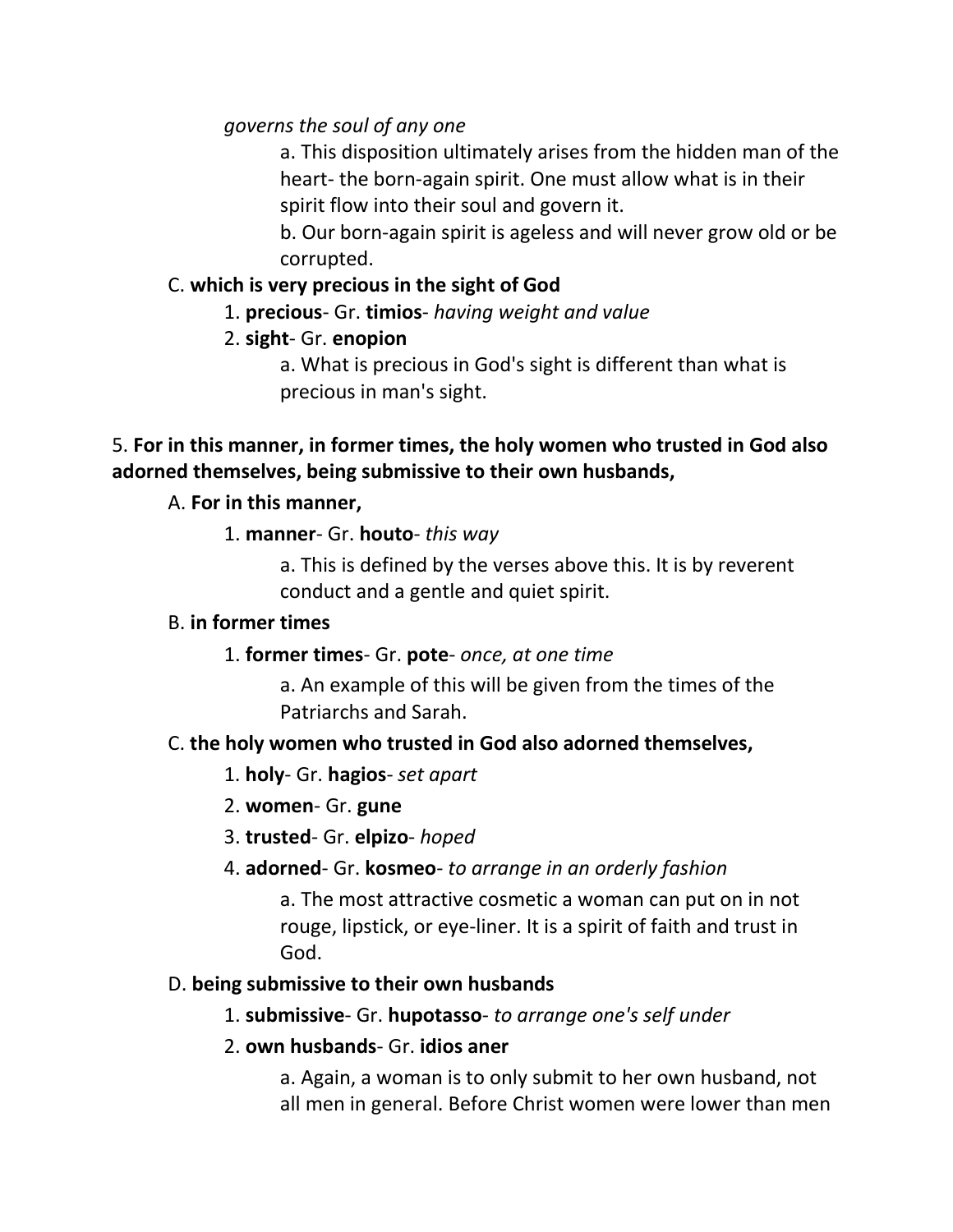in general. Jesus elevated the status of women, especially believing women.

## 6. **as Sarah obeyed Abraham, calling him lord, whose daughters you are if you do good and are not afraid with any terror.**

# A. **as Sarah obeyed Abraham,**

1. **Sarah**- means *princess*

a. Sarah used to be named Sarai, which meant *contention*. Sarai learned to trust God and cease from contention and strife and became Sarah- princess!

2. **obeyed**- Gr. **hupakouo**- *to hearken to the voice*

a. It says Sarah obeyed Abraham, not that Sarai obeyed Abram. God did a sanctifying work in the heart of Sarah to do this.

3. **Abraham**- Gr. *father of many nations*

# B. **calling him Lord,**

- 1. **calling** Gr. **kaleo**
- 2. **Lord-** Gr. **kurios**

a. I personally don't let my wife call me Lord, so it is not confused with Jesus, who is the Lord. She calls me "my liege" instead. Of course, I am kidding!

b. Obviously, this was a title of deep respect. Gen. 18:12 This is one of the greatest need for a man and husband. The more respect I feel from my wife the more I want to serve her and take care of her.

# C. **whose daughters you are if you do good and are not afraid with any terror**

1. **daughters**- Gr. **teknon**- *children*

# 2. **do good**- Gr. **agathopoieo**

a. Here doing good in context is being submissive.

3. **afraid**- Gr. **phobeo**- *cringing fear*

a. A lot of women deal with fear. It is a fearful thing to submit to a flawed human being in their husband. No husband is perfect. It ultimately takes trust in God being able to work with her husband and to protect her.

## 4. **terror**- Gr. **ptoesis**

a. If you allow it, fear can get such a hold on you that it becomes sheer terror. If you have been hurt in the past when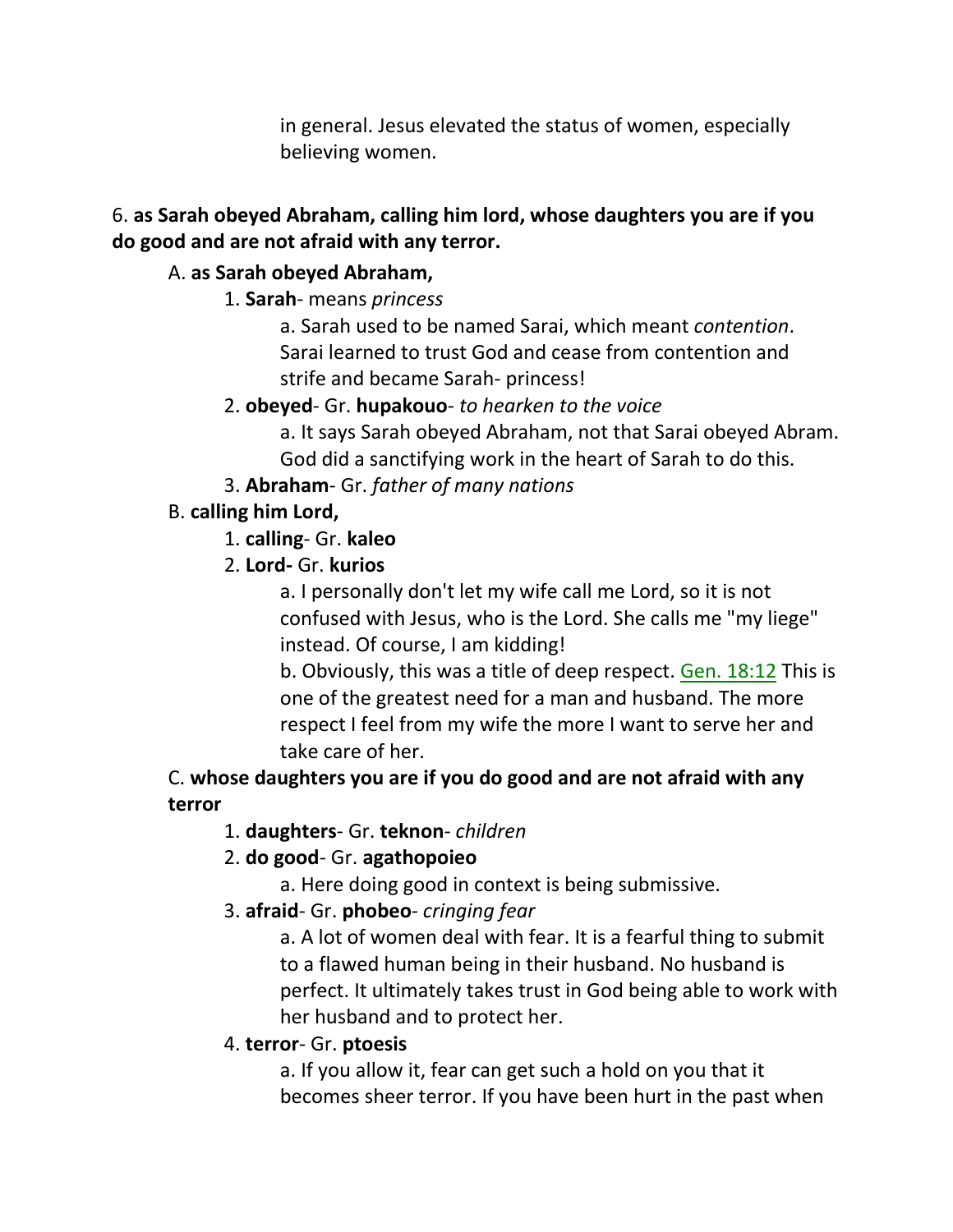you trusted people, it can be sheer terror to trust anyone else ever again. The answer to this is that our trust should never be in people but in the perfect, loving God that is able to protect you and work with the person you are under. You need to trust God with your husband as you submit to them. Prov. 24:29 b. You will never make good decisions when you are in terror or panic. You will do and say things you will regret later.

7. **Husbands, likewise, dwell with** *them* **with understanding, giving honor to the wife, as to the weaker vessel, and as** *being* **heirs together of the grace of life, that your prayers may not be hindered.** 

#### A. **Husbands**- Gr. **aner**

B. **likewise**- Gr. **homoios**- *in like manner*

1. This is speaking of trusting God. You need to trust God in your marriage and to be a better husband. You need grace to be a good husband. This does not come automatically. You need to lean into husband grace!

#### C. **dwell with them with understanding,**

- 1. **dwell-** Gr. **sunoikeo** *to live with*
	- a. It is God's intention that couples live together, not apart.

#### 2. **understanding**- Gr. **gnosis**- *natural knowledge*

a. There is a lot of natural knowledge a husband needs to know about women in general and specifically about their wife individually.

b. Before a man gets married you should know about male/female differences. He also should know his wife's love language and learn to speak it fluently.

#### D. **giving honor to the wife,**

## 1. **giving-** Gr. **aponemo**- *to assign, portion out*

#### 2. **honor**- Gr. **time**

a. One of the greatest ways to show your wife honor is by giving her your **time**- this is talking and listening to her. b. This is physically taking care of her. Checking on noises at night. Locking the doors. Opening doors for her. Walking on the street side on the sidewalk.

#### 3. **wife**- Gr. **gune**

E. **as to the weaker vessel,**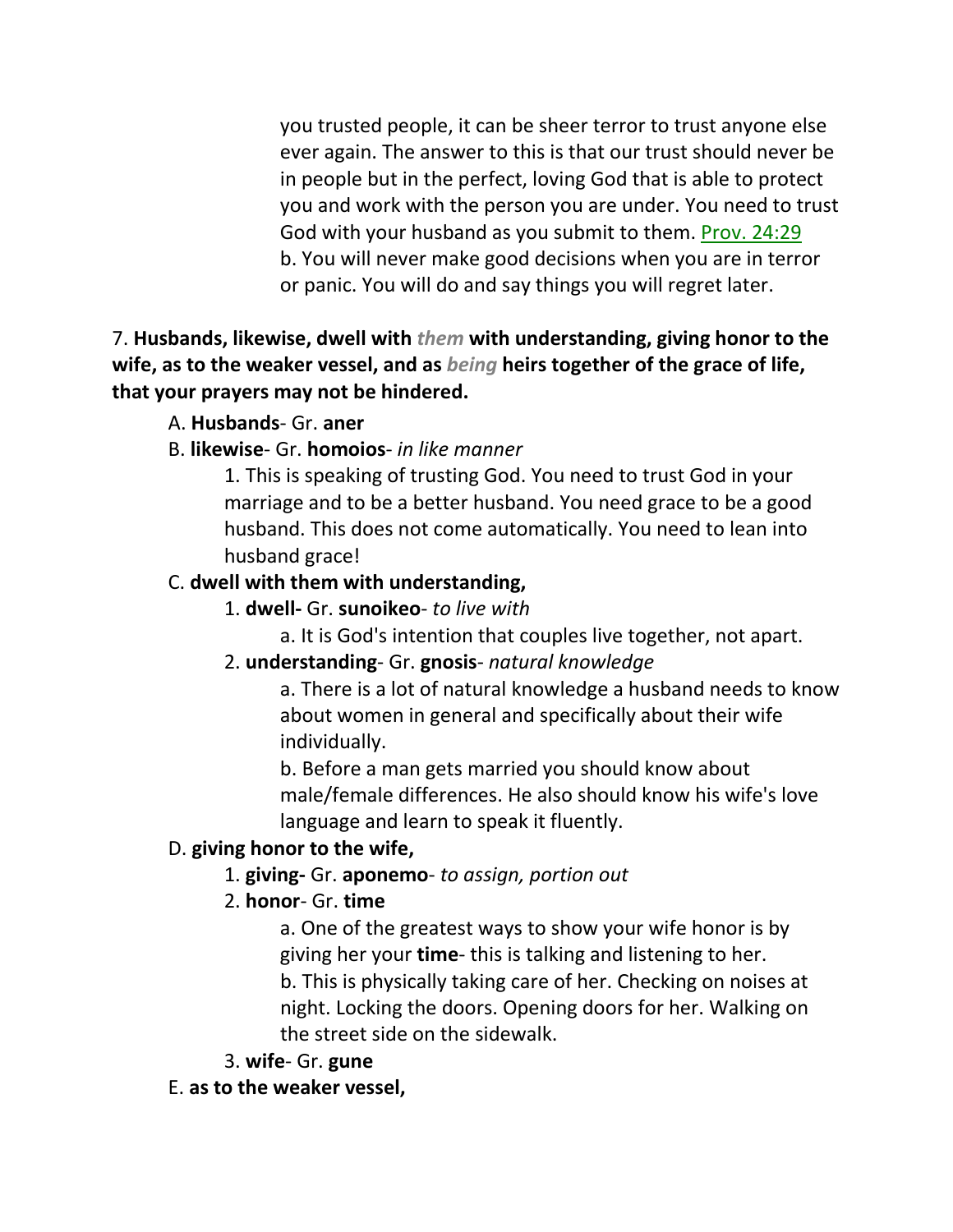## 1. **weaker**- Gr. **asthenes**

a. This is not speaking of spiritually or mentally. This is speaking physically. If you wife can beat you in arm wrestling you may think about getting a gym membership!

## 2. **vessel**- Gr. **skeuos**

a. This is speaking of the physical body.

## F. **and as being heirs together of the grace of life,**

## 1. **heirs together**- Gr. **sugkleronomos**

a. This is co-equal heirs. Born-again women have the same standing in Christ as men do. It is only in the natural home and life are the husbands placed over their wives in authority.

## 2. **grace**- Gr. **charis**

3. **life**- Gr. **zoe**

# G. **that your prayers may not be hindered**

# 1. **prayers**- Gr. **proseuche**

# 2. **hindered**- Gr. **ekkopto**- *to cut out, to render ineffectual*

a. Like a kinked hose will hinder the flow of water coming out, so not walking in love towards your wife will put a kink in your heart and faith. Faith coming out of us comes through our heart. Grace from God must come to us through our heart. If our heart is kinked, the flow will be hindered.

# 8. **Finally, all** *of you be* **of one mind, having compassion for one another; love as brothers,** *be* **tenderhearted,** *be* **courteous;**

## A. **Finally**- Gr. **telos**- *the end*

1. Today, we would say, "In Conclusion..."

2. Just like most preachers, Peter gives his first closing way before he ends. He will still have two and half more chapters to go before he finishes!

## B. **all of you be in one mind,**

## 1. **one mind**- Gr. **homophron**

a. This is not us all agreeing on the same doctrine. This means having the same mind of humility and servanthood that Jesus had. Phil. 2:5

## C. **having compassion for one another,**

# 1. **compassion**- Gr. **sumpathes**

a. This implies some suffering is involved. We are all suffering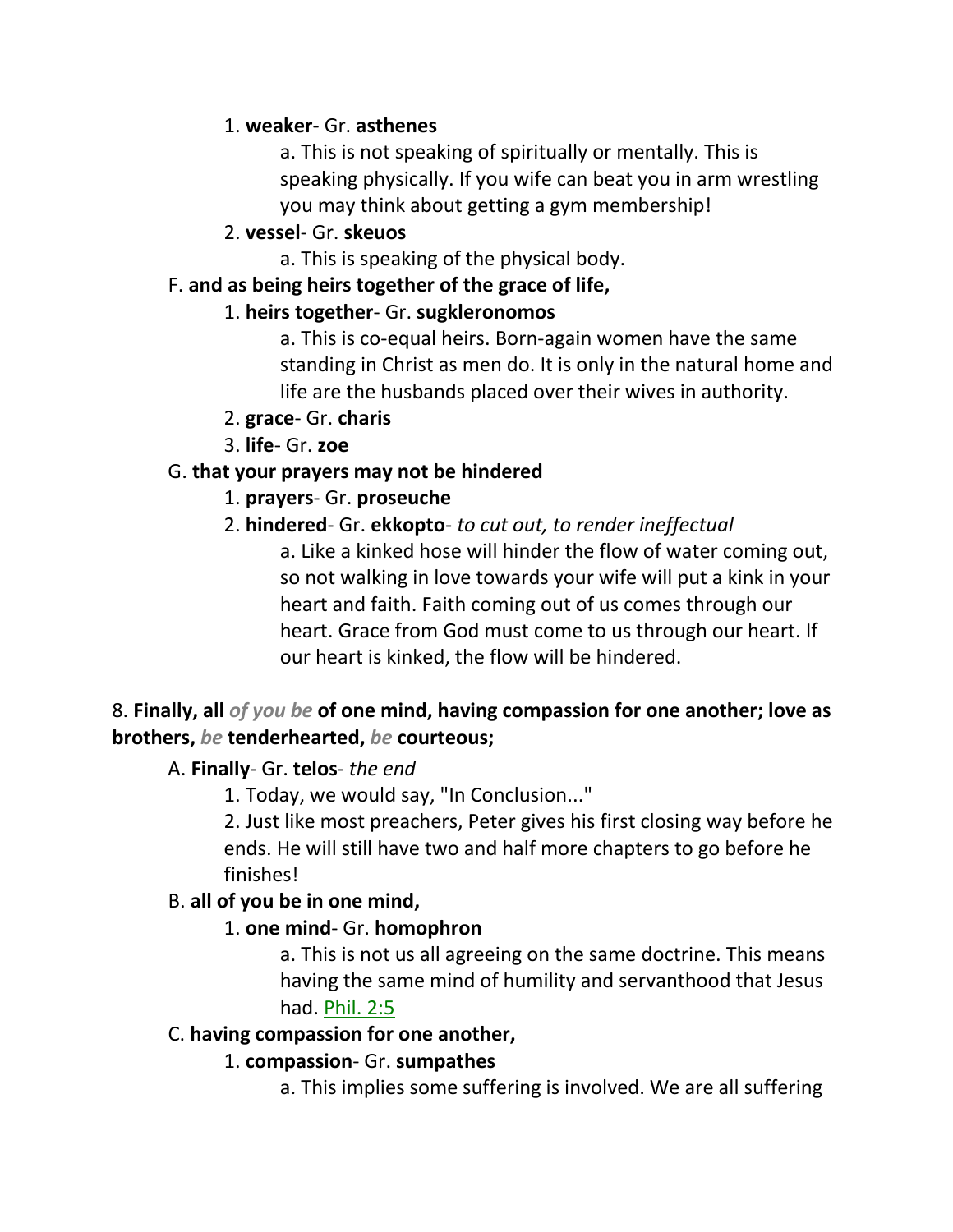some trial or situation because we live in this fallen world in which we can receive comfort and prayer from our brothers and sisters. 1 Pet. 5:9

b. This is why church is so important.

#### D. **love as brothers-** Gr. **philadelphos**

1. This could be a dangerous command. Many don't show much love to their brothers!

#### E. **be tenderhearted,**

#### 1. **tenderhearted**- Gr. **euslagchnos**- *to have good bowels*

a. Good bowels are unobstructed bowels. Bitterness, envy,

hatred, and unforgiveness will block our spiritual bowels.

#### F. **be courteous**

## 1. **courteous**- Gr. **philophron**

a. If we can't reach the first four things on this list, we can at least be courteous hopefully! Some churches fail on all points.

## 9. **not returning evil for evil or reviling for reviling, but on the contrary blessing, knowing that you were called to this, that you may inherit a blessing.**

## A. **not returning evil for evil or reviling for reviling,**

## 1. **returning**- Gr. **apodidomi**

a. It is the nature of the flesh to return serve on evil and insults. It can do no other.

- 2. **evil** Gr. **kakos**
- 3. **reviling** Gr. **loidoria**

## B. **but on the contrary blessing,**

1. **blessing**- Gr. **eulogeo**- *to speak well of*

#### C. **knowing that you were called to this,**

- 1. **knowing** Gr. **eido** *seeing*
- 2. **called** Gr. **kaleo**
	- a. This speaks of our calling in Christ.

## D. **that you may inherit a blessing**

#### 1. **inherit**- Gr. **kleronomeo**

## 2. **blessing**- Gr. **eulogia**

a. This verse is not saying by blessing others we will inherit a blessing. The word "that" in this verse should be better translated, **because**...

b. I like this translation of this verse: *(Williams) never*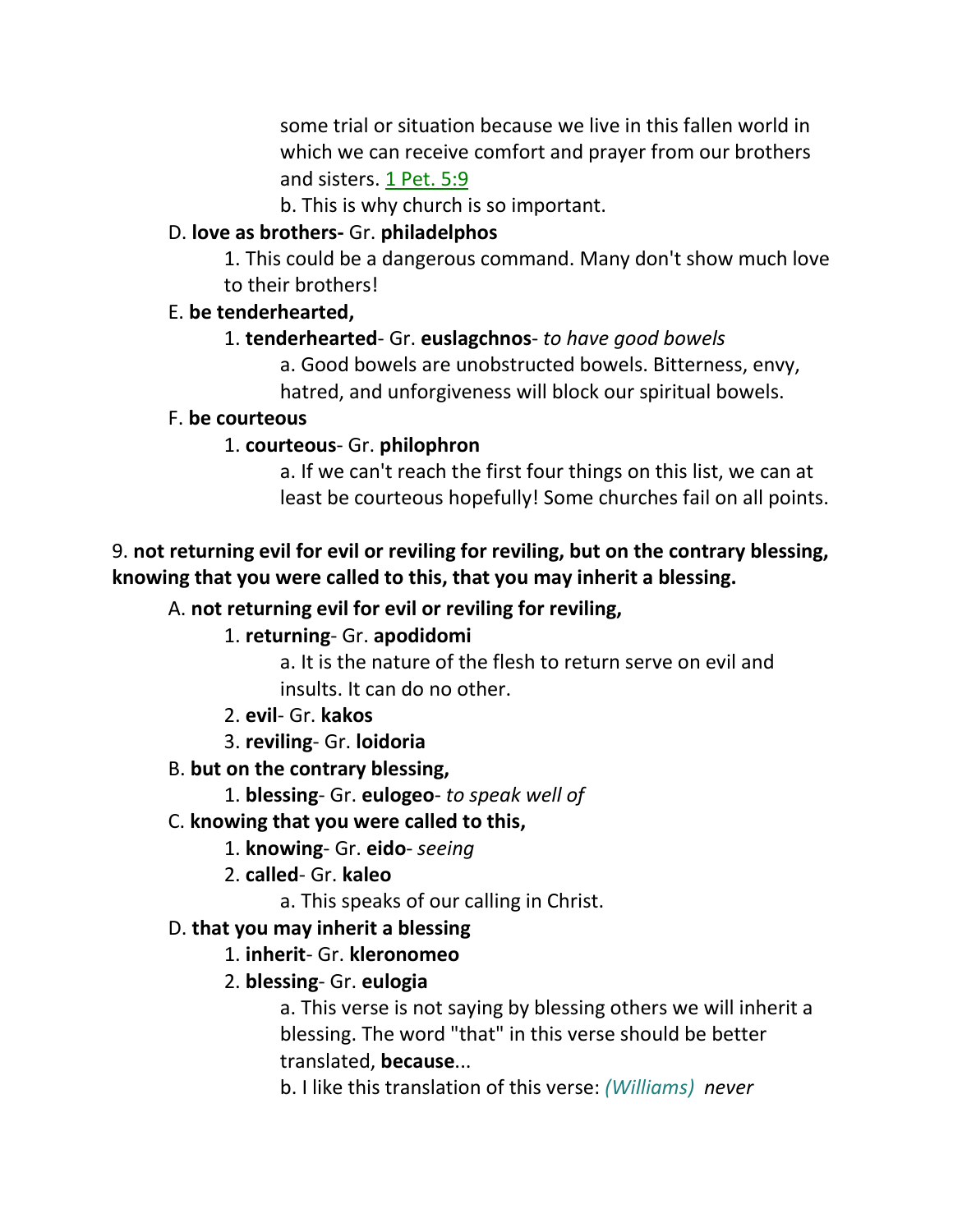*returning evil for evil or abuse for abuse, but blessing instead, because it was for this that you were called, to [might] obtain the blessing of heirs.*

c. We should give blessing **because** we are called to inherit a blessing. This blessing is by pure grace by being born into God's family. It is not earned or deserved. Since we will receive such a grace blessing, it is appropriate to give blessings to others who do not deserve it. Instead of returning evil and reviling, we should freely offer blessing, as God does to us.

## 10. **For "HE WHO WOULD LOVE LIFE AND SEE GOOD DAYS, LET HIM REFRAIN HIS TONGUE FROM EVIL, AND HIS LIPS FROM SPEAKING DECEIT.**

## A. **For, He who would love life and see good days,**

- 1. **love** Gr. **agapao**
- 2. **life** Gr. **zoe**

a. Jesus clearly taught we are not to love our own life. What Peter is referring to here is not our own self-life, but God's life he has for us!

3. **see**- Gr. **eido**

#### 4. **good**- Gr. **kalos**

a. Sick and broke days are not good days. Days of failure and calamity are not good days. Good days are days filled with health, provision, victory, and fruit for God.

#### 5. **days**- Gr. **hemera**

a. God's wisdom comes with long life in one hand and riches and honor in the other. Proverbs, which is God's wisdom, is replete with admonitions to watch our tongue and words.

## Pro\_13:3

#### B. **let him refrain his tongue from evil,**

- 1. **refrain** Gr. **pauo**
- 2. **tongue** Gr. **glossa**
- 3. **evil-** Gr. **kakos**

a. No one can tame their tongue. It is an unruly evil. James 3:8 However, it can be tamed by the Word of God and the Holy Spirit if we will yield to them by faith.

b. Many are worried about the world of iniquity around them. What they should really be concerned about is the world of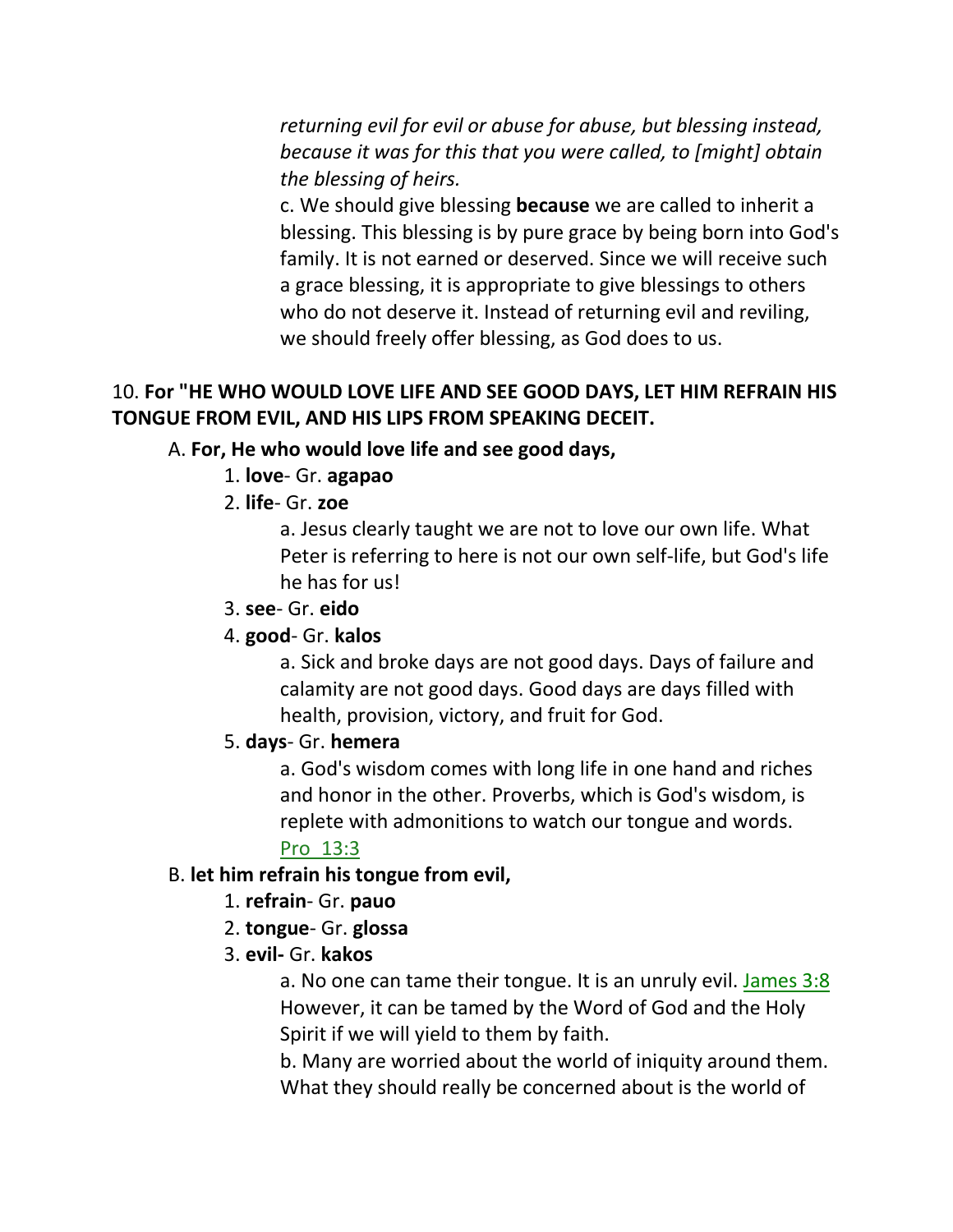iniquity within them, speaking of their tongue! James 3:6

# C. **and his lips from speaking deceit**

# 1. **lips**- Gr. **cheilos**

a. The poison of asps is under the lips of unbelievers and carnal people. Rom. 3:13

# 2. **speaking**- Gr. **laleo**

# 3. **deceit**- Gr. **dolos**

a. This is the third time this word is used in this epistle. The first time it is used it is in regard to putting it off since we are born-again. The second time it is used it speaks of Jesus being free of any deceit. Here we see that through the new-birth and the life of Jesus within us we can refrain from deceit and see good days.

# 11. **LET HIM TURN AWAY FROM EVIL AND DO GOOD; LET HIM SEEK PEACE AND PURSUE IT.**

# A. **Let him turn away from evil and do good;**

1. **turn away**- Gr. **ekklino**- *to turn (one's self) out of the way, to turn away from, keep aloof from* 

2. **evil**- Gr. **kakos**- *moral bad*

# 3. **do good**- Gr. **agathos**

a. When you turn from something negative, you must turn to something positive.

# B. **let him seek peace and pursue it**

1. **seek**- Gr. **zeteo**- *to seek after, seek for, aim at, strive after*

# 2. **peace**- Gr. **eirene**

a. Peace is not something that is found or maintained casually. You must seek and follow after it, and endeavor diligently to keep it. Rom\_12:18; Eph. 4:3

3. **pursue**- Gr. **dioko**- *to chase, persecute*

# 12. **FOR THE EYES OF THE LORD ARE ON THE RIGHTEOUS, AND HIS EARS ARE OPEN TO THEIR PRAYERS; BUT THE FACE OF THE LORD IS AGAINST THOSE WHO DO EVIL."**

# A. **For the eyes of the Lord are on the righteous,**

# 1. **eyes**- Gr. **opthalomos**

a. Some say that when the bible talks about God having eyes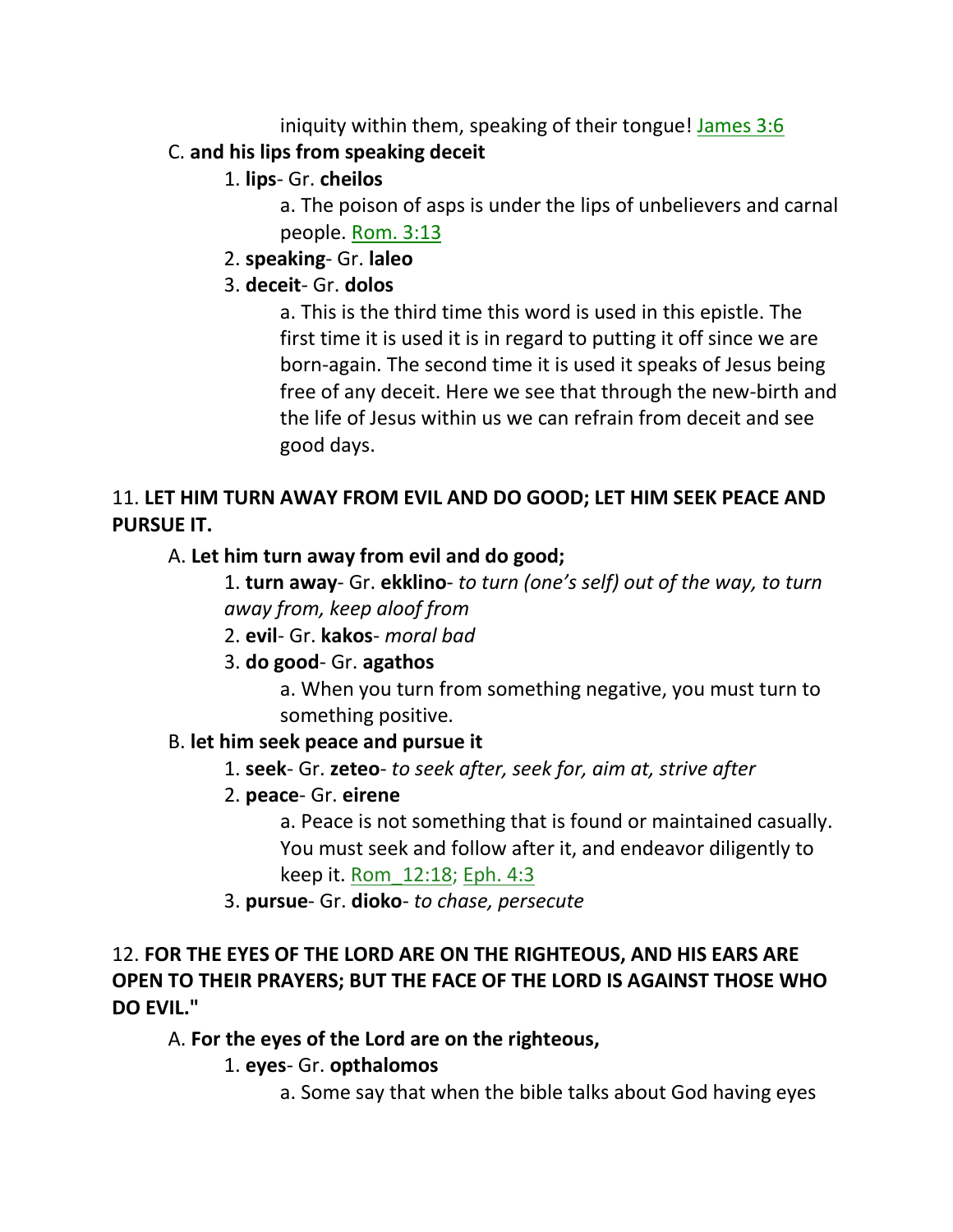and ears that it is just symbolic and not literal. No, God really has eyes and ears! We were made in His image and likeness! b. Jesus is God and we know He has eyes and ears. So does the Father and the Holy Spirit.

- 2. **Lord** Gr. **kurios**
- 3. **righteous** Gr. **dikaios**

#### B. **and His ears are open to their prayers,**

- 1. **ears** Gr. **ous**
	- a. God has literal ears.
- 2. **open** *not in Greek- omit*
- 3. **prayers** Gr. **deesis** *definite requests*

#### C. **but the face of the Lord is against those who do evil**

#### 1. **face**- Gr. **prosopon**

a. God has a literal face.

b. By "the face of the Lord" it is meant, as the Jewish writers interpret it, the anger of the Lord; it intends, not his kind, pleasant, and loving countenance, but his angry one with the former he beholds the upright, and with it he looks upon his righteous ones; but the latter is upon and against the wicked, and is dreadful and intolerable, and the consequence of it is everlasting destruction from the presence of the Lord, and from the glory of his power. - Gill Commentary

#### 2. **evil**- Gr. **kakos**

a. This is a quotation from Psalms. It goes on to say there...to cut off all remembrance of them from the earth. Ps. 34:16 This was left off by Peter because this is the dispensation of the grace of God.

#### 13. **And who** *is* **he who will harm you if you become followers of what is good?**

#### A. **harm**- Gr. **kakoo**- *to do bad to*

1. This harm speaks of spiritual harm. Throughout church history Christians have suffered physical harm for doing good, but not one of them suffered permanent spiritual harm.

2. Jesus said, "Don't fear those who can kill the body, but can do no more. Fear Him who can destroy both soul and body in hell." Matt. 10:28

#### B. **become**- Gr. **ginomai**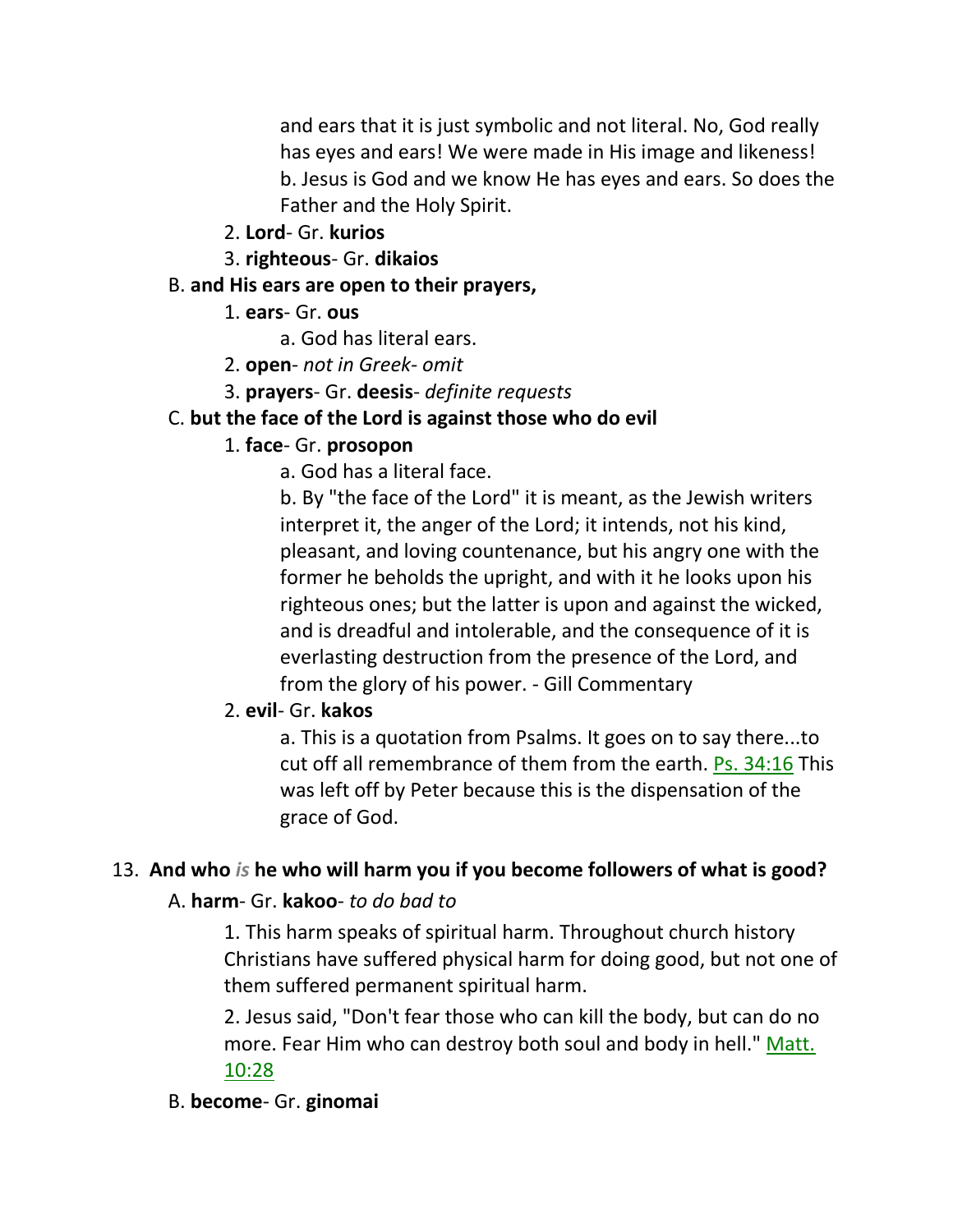C. **followers**- Gr. **mimetes**- *to imitate*

D. **good**- Gr. **agathos**- *intrinsic, divine good*

# 14. **But even if you should suffer for righteousness' sake,** *you are* **blessed. "AND DO NOT BE AFRAID OF THEIR THREATS, NOR BE TROUBLED."**

## A. **But even if you should suffer for righteousness' sake,**

1. **suffer**- Gr. **pascho**

## 2. **righteousness**- Gr. **dikaiosune**

a. Many suffer because of their own mistakes and

waywardness. This suffering is for righteousness' sake.

## B. **you are blessed,**

1. **blessed**- Gr. **makarios**- *blessed; favored*

## C. **and do not be afraid of their threats,**

## 1. **afraid**- Gr. **phobeo**

2. **threats**- Gr. **phobos**- *fear*

a. You can translate in modern terms this as- "Don't be afraid of their fear tactics."

## D. **nor be troubled**

1. **troubled**- Gr. **tarasso**- *to be agitated, shaken*

a. Trusting Jesus will keep you steady and calm. John 14:1

15. **But sanctify the Lord God in your hearts, and always** *be* **ready to** *give* **a defense to everyone who asks you a reason for the hope that is in you, with meekness and fear;** 

## A. **But sanctify the Lord God in your hearts,**

1. **sanctify**- Gr. **hagiazo**- *to set apart*

a. Isaiah tells us to sanctify the Lord in our hearts and let him be our fear and dread. Is. 8:13 Peter has been talking about not being afraid of those who threaten us for righteousness' sake. If we feared God more than man, then we would not be moved by people. To fear God is to fear no other.

## 2. **Lord God**- Gr. **kurios theos**

a. This is the Lord Jesus.

## 3. **hearts**- Gr. **kardia**

a. Before we can be a good witness for the Lord we must first have Him set apart in our heart. Before the Lord can sanctify us, we must sanctify Him in our hearts. A sanctified heart and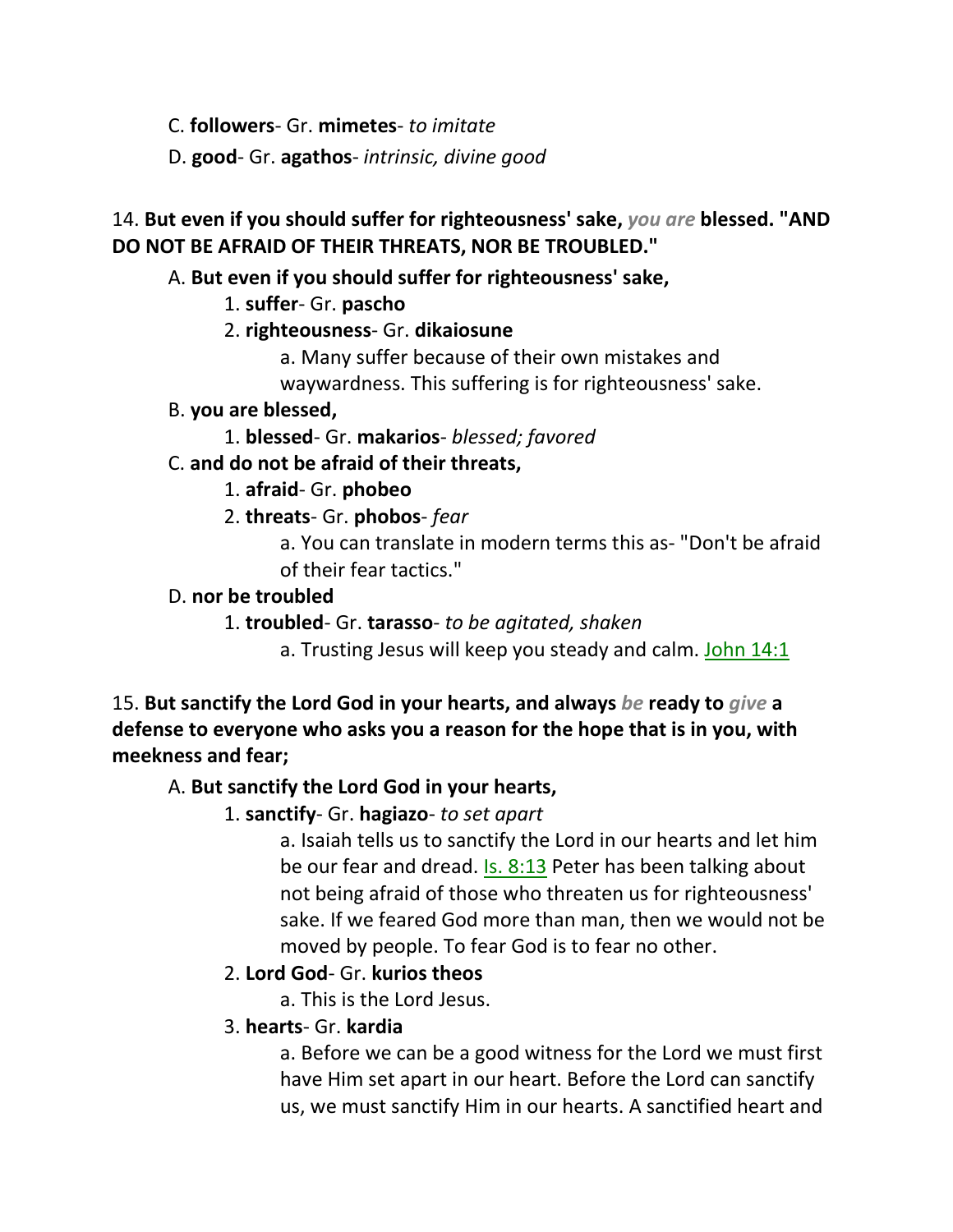life is the best witness for the Lord and adds importance to our words when we speak.

b. So many things vie for attention and space in our heart. Many people think they need more to be successful in the kingdom, actually we need to have less!

## B. **and always be ready to give a defense to everyone who asks you for a reason for the hope that is in you,**

#### 1. **ready**- Gr. **hetoimos**- *to be prepared*

a. In the gospels Jesus said that His disciples would be led to magistrates and that they should not meditate beforehand what to say, but what they need to say will be given to them at that moment. How do you reconcile that with this verse? Peter in this verse is speaking about when someone asks you about the hope you have in God. This is when they see something different about you and ask you about it. Jesus was referring to any of His disciples who would be dragged into the courts to be accused of wrong doing personally. God would give them a defense at that time. This verse in contrast is saying you need to be ready to share the gospel with those who ask you about that "special something" they see in you and a door opens up to share Jesus. Jesus on the other hand said to depend on the Holy Spirit to give you a defense of yourself when you are personally accused of wrong for His sake.

2. **give a defense**- Gr. **pros apologeia**- *toward a verbal defence, speech in defence, a reasoned statement or argument*

3. **asks**- Gr. **aiteo**

a. We get our English word **apology** from the Greek word **apologeia**. This did not mean the same thing back then as we use the word apology today. We are not to apologize for the gospel!

4. **reason**- Gr. **logos**

a. Before you can give someone else a reason for hope in your life, you need to have one for yourself. There are a lot of Christians walking around acting hopeless. We need to keep fresh in our mind why we have hope each and every day and why we have hope after we die.

5. **hope**- Gr. **elpis**- *confident expectation of good*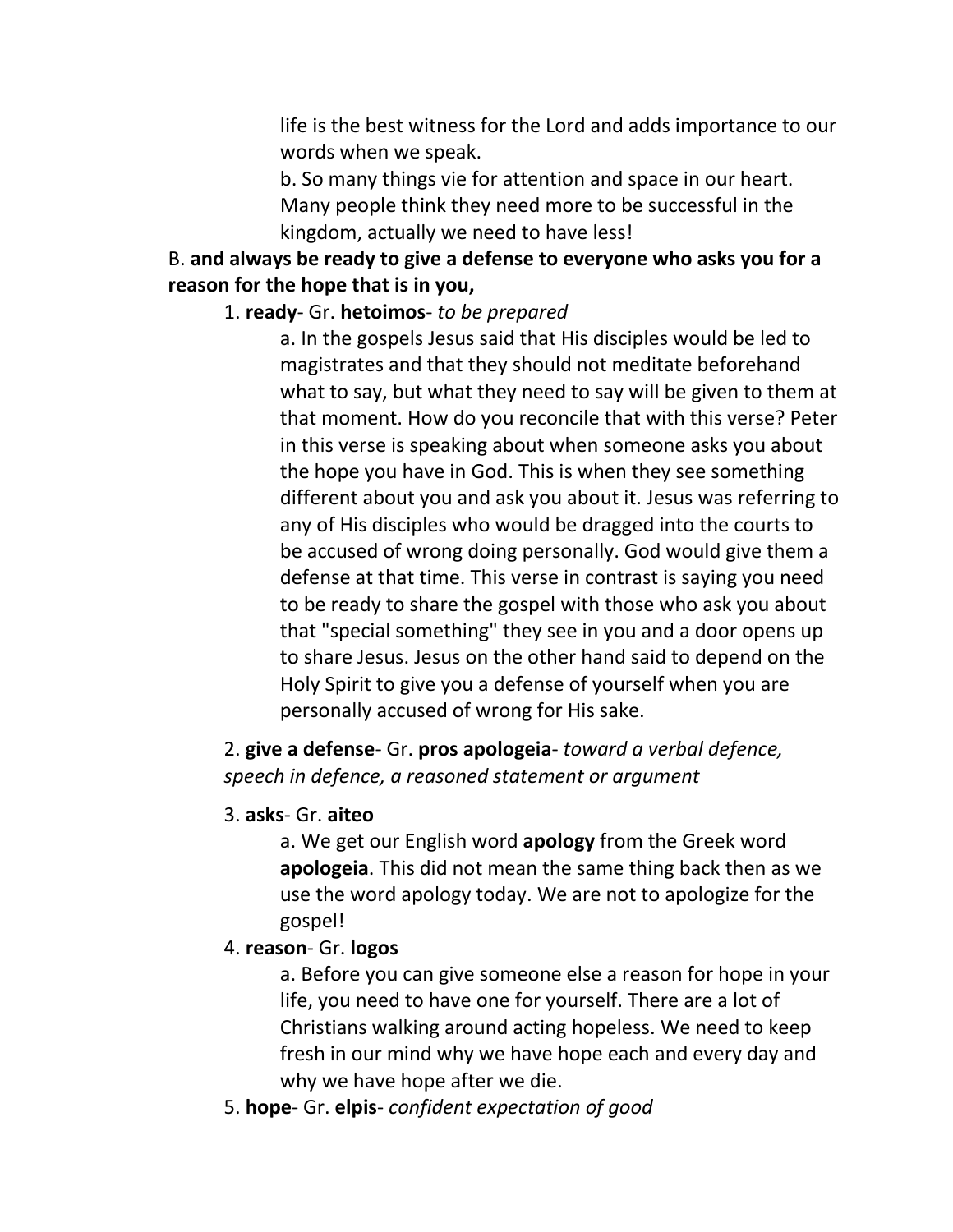## C. **with meekness and fear**

- 1. **meekness** Gr. **prautes**
- 2. **fear** Gr. **phobos** *reverence, respect*

a. We are to give a defense of our faith without being defensive or offensive. We can respectfully give a defense for our faith.

# 16. **having a good conscience, that when they defame you as evildoers, those who revile your good conduct in Christ may be ashamed.**

# A. **having a good conscience,**

# 1. **good**- Gr. **agathos**- *intrinsic good, divine good*

2. **conscience**- Gr. **suneidesis**- *joint knowledge*

a. The conscience came through the tree of the knowledge of good and evil. We will have the conscience until we die. The conscience operates by the knowledge we possess. The more our conscience is trained by the Word of God found in the New Covenant it will be a safe guide for us.

b. We are not to violate our conscience. If we do that we will lack confidence in God. 1 John 3:21

c. Paul endeavored to keep a good and clear conscience. Acts 24:15

## B. **that when they defame you as evildoers,**

1. **defame**- Gr. **katalaleo**- *to speak against*

2. **evildoers**- Gr. **kakopoios**

a. The world calls evil good and good evil. Woe to them! Is. 5:20

# C. **those who revile your good conduct in Christ may be ashamed**

- 1. **revile** Gr. **epereazo** *to misuse, treat despitefully, insult*
- 2. **good** Gr. **agathos**
- 3. **conduct** Gr. **anastrophe**

a. Notice that good conduct proceeds out of a good conscience found in the heart. Holy living always proceeds from the heart and right believing.

4. **ashamed**- Gr. **kataischuno**- *disgraced*

17. **For** *it is* **better, if it is the will of God, to suffer for doing good than for doing evil.**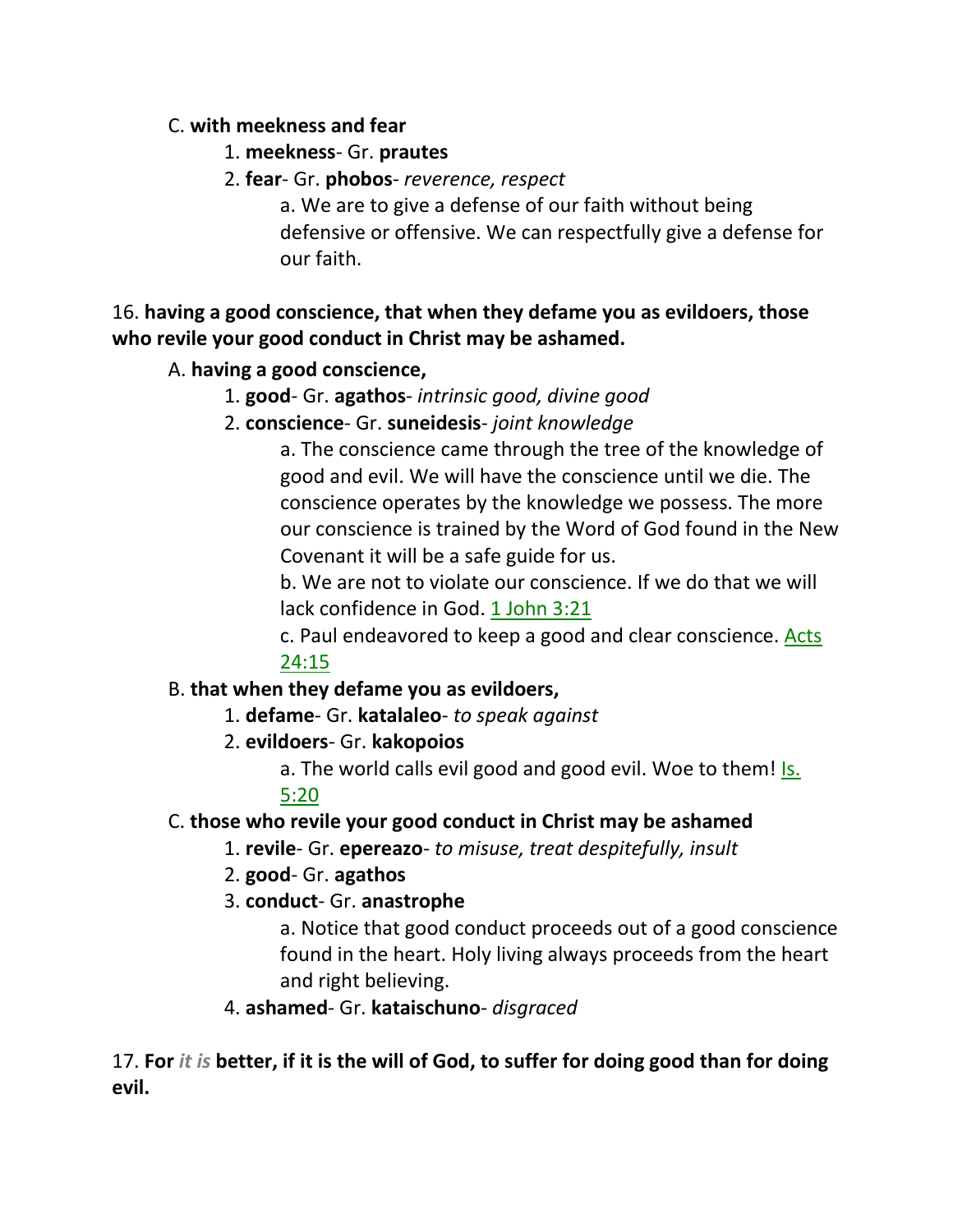### A. **For it is better,**

- 1. **better** Gr. **kreitton**
- B. **if it is the will of God,**

# 1. **will**- Gr. **thelema**

a. It is important to take things into context! This suffering is not sickness, poverty, or defeat. It is suffering that comes by persecution. Sometimes our call to minister to others will open us up to suffering persecution.

b. Sickness and poverty are not the will of God for you. Being a witness for Christ is the will of God, and sometimes carrying that will out involves suffering persecution like Jesus suffered.

# C. **to suffer for doing good than for doing evil**

# 1. **suffer**- Gr. **pascho**

a. No one likes persecution. But this is part and partial for all those who would live godly in the present age. 2 Tim. 3:12

- 2. **doing good** Gr. **agathopoieo**
- 3. **doing evil** Gr. **kakopoieo**

# 18. **For Christ also suffered once for sins, the just for the unjust, that He might bring us to God, being put to death in the flesh but made alive by the Spirit,**

# A. **For Christ also suffered once for sins,**

## 1. **suffered**- Gr. **pascho**

a. This was the suffering of death. Heb. 2:9 This is the payment for sin. Rom. 6:23

## 2. **sins**- Gr. **hamartano**

a. Here we see that Jesus suffered for sins. He did not die a martyr's death or die for His own guilt. He suffered and died because of our sins.

## B. **the just for the unjust,**

- 1. **just-** Gr. **dikaios** *righteous one*
	- a. Jesus was sinless.
- 2. **unjust** Gr. **adikos**
	- a. This is all of us.

## C. **that He might bring us to God,**

## 1. **bring**- Gr. **prosago**- *to bring towards*

a. Jesus brings every person who puts their faith in Jesus to God. You must enter into Christ to come to God. Those who do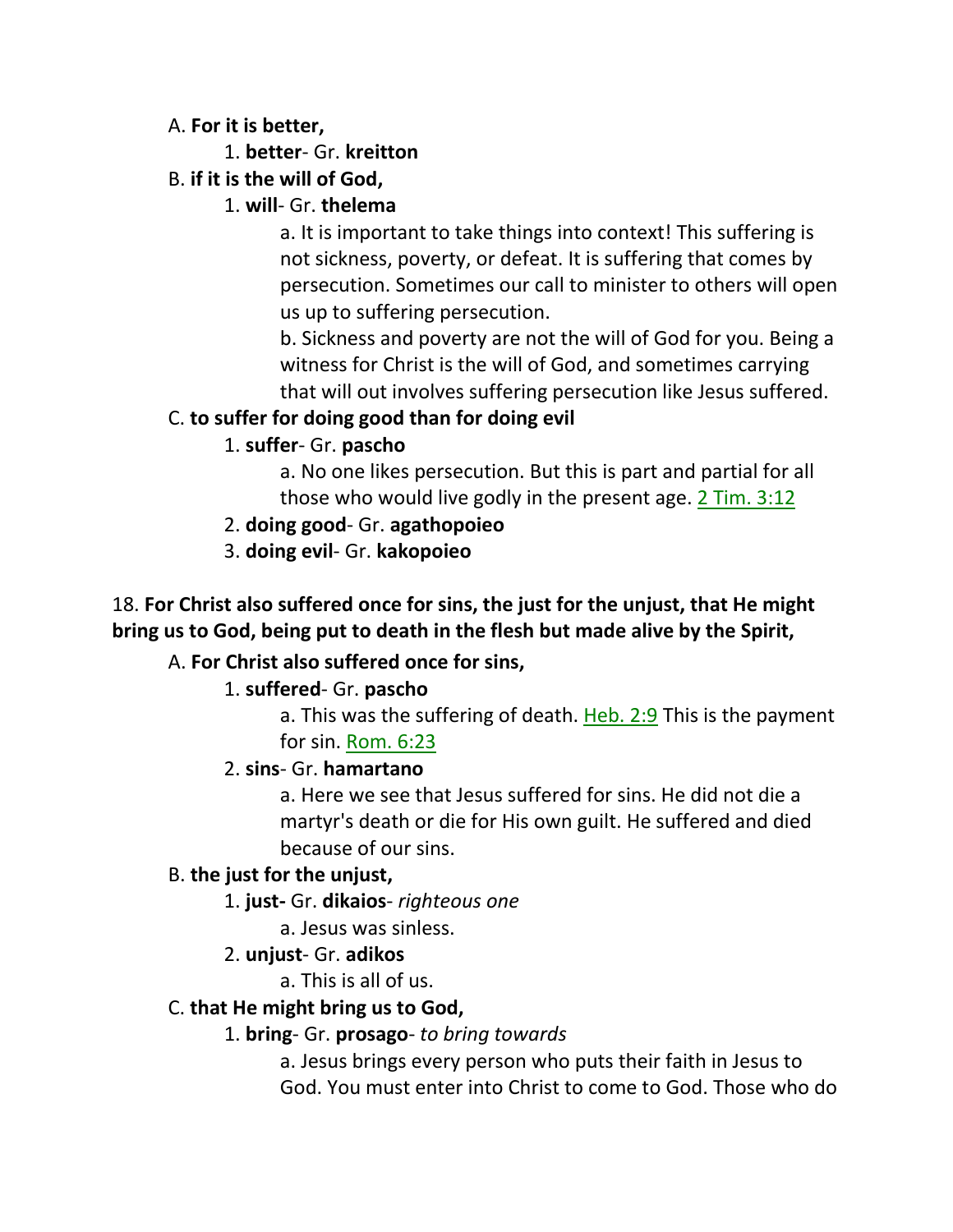not put their faith in Christ miss the ship that takes them to God.

b. The ark of Noah was a type of Christ. God bid Noah and his family to come into the ark. He did not drag them into the ark. God will not drag anyone to heaven. They must answer the call of salvation and enter into the ark of salvation by faith, which is Jesus, and He takes them to God. We come to God by Christ. John 14:6

c. We are brought near to God by the blood of Christ. Eph. 2:13 D. **being put to death in the flesh but made alive by the Spirit**

- 1. **put to death** Gr. **thanatoo**
- 2. **flesh** Gr. **sarx**
- 3. **made alive** Gr. **zoopoieo**
- 4. **Spirit** Gr. **pneuma**

a. This Greek word can refer to the Holy Spirit or to the human spirit. Here it refers to Jesus human spirit. Jesus was fully human- spirit, soul, and body. If Jesus did not have a human spirit he would not be fully human. It was Jesus' human spirit that died on the cross and was cut off from God. This is why He cried out, "My God, My God, why have you forsaken me!" b. Jesus was made alive in His human spirit. The word by here is not a good translation. It is the Greek word **en**, which means *in*. Jesus was made alive in spirit not by the Spirit. There is no article "the" here in the Greek. The Greek says he was put to death **in flesh** and he was made alive **in spirit**.

c. He was the first human born again in spirit. He was the first fruits of all us who would come later.

#### 19. **by whom also He went and preached to the spirits in prison,**

- A. **by whom** Gr. bad translation- "*in which" is the proper translation here.*
	- a. This is not speaking of the Holy Spirit. It is speaking of Jesus spirit. In his human spirit he preached the spirits in prison. His body was still in the tomb.
- B. **went** Gr. **poreuomai-** *to travel*
- C. **preached** Gr. **kerusso** *to herald a message*

1. This message preached was not the gospel. If it was then the Greek word, **euaggelizo**, which is always used when preaching the gospel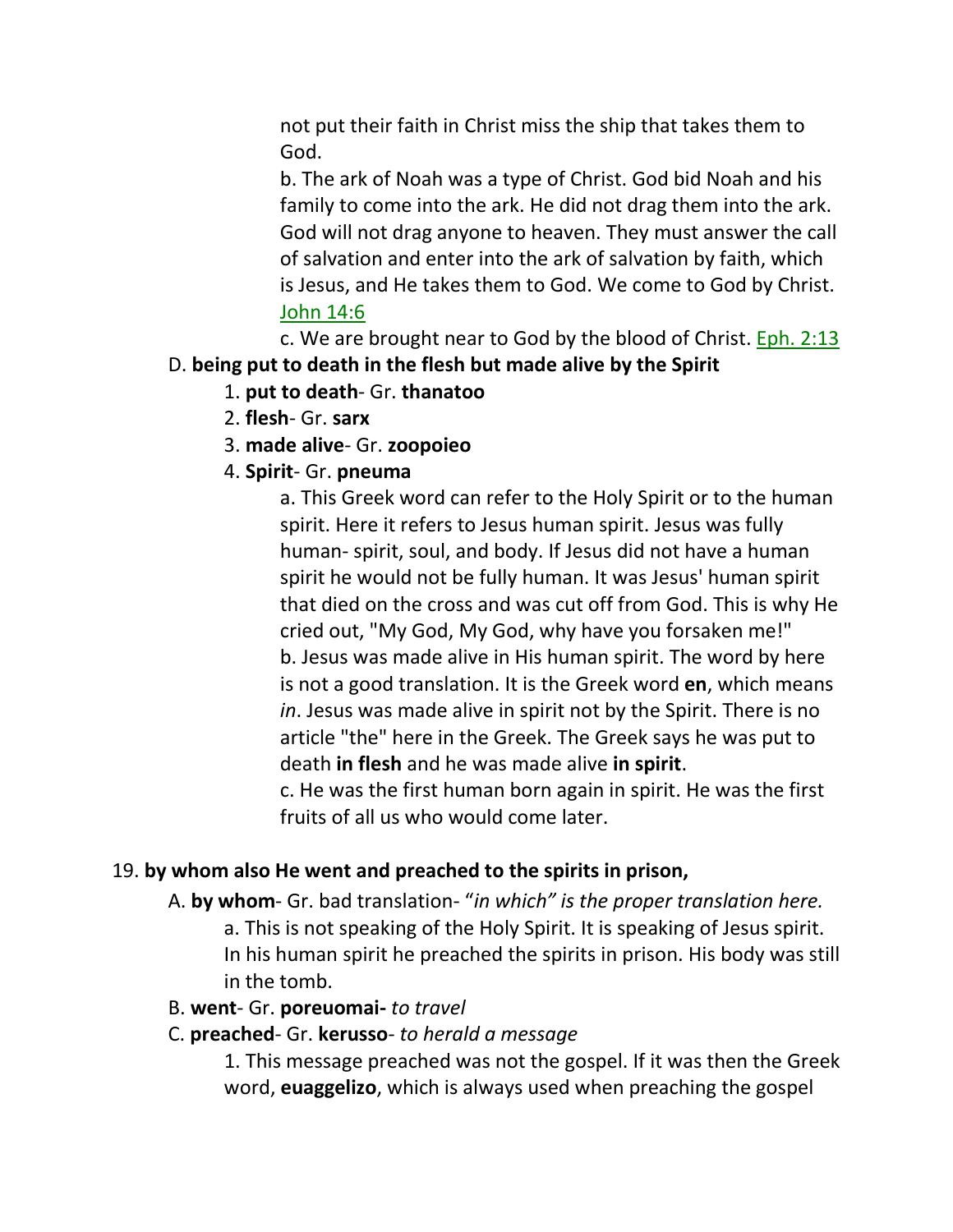would have been used. Instead, the Greek word **kerusso** simply means a message or declaration in general is used here.

#### D. **spirits**- Gr. **pneuma**

1. There are four categories of spirits in the Bible. God is a spirit. We are spirits. Demons are spirits. Angels are spirits. Here this is referring to the fallen angels.

### E. **prison**- Gr. **phulake**

1. Some teach that Jesus went and preached to humans that had died and gone to hell and gave them a second chance at salvation. No, this is not the case. It is appointed for man to die once and then face the judgment. We must choose to believe upon God and Christ in this life.

2. What spirits are seen as in chains and prison? Not human spirits, but the fallen angels. Jude says these fallen spirits are in chains and are reserved for the judgment of the last days. Jude 1:6 Jesus went and declared their fate to them. Humans are never referred to being in prison or chains in hell.

3. This would be **Tartarus**, the holding place of the fallen angels.

4. Jesus visited all three compartments under the earth. Paul says that Jesus descended into the lower **PARTS** of the earth. He initially went to Hades where lost souls went and are tormented. Acts says that Jesus would not be left in **Hades**. Next, he went to Tartarus, after he was released from Hades being quickened in his spirit and proclaimed a message of judgment to the fallen angels. Then finally he went to Abraham's bosom and emptied this and led captivity captive.

20. **who formerly were disobedient, when once the Divine longsuffering waited in the days of Noah, while** *the* **ark was being prepared, in which a few, that is, eight souls, were saved through water.** 

#### A. **who formerly were disobedient,**

1. **disobedient**- Gr. **apeitheo**- *unpersuaded*

a. This speaks of the disobedience of the fallen angels. They left their proper estate and took human women to themselves and had children. This was a transgression against God's order of things.

B. **when once the Divine longsuffering waited in the days of Noah,**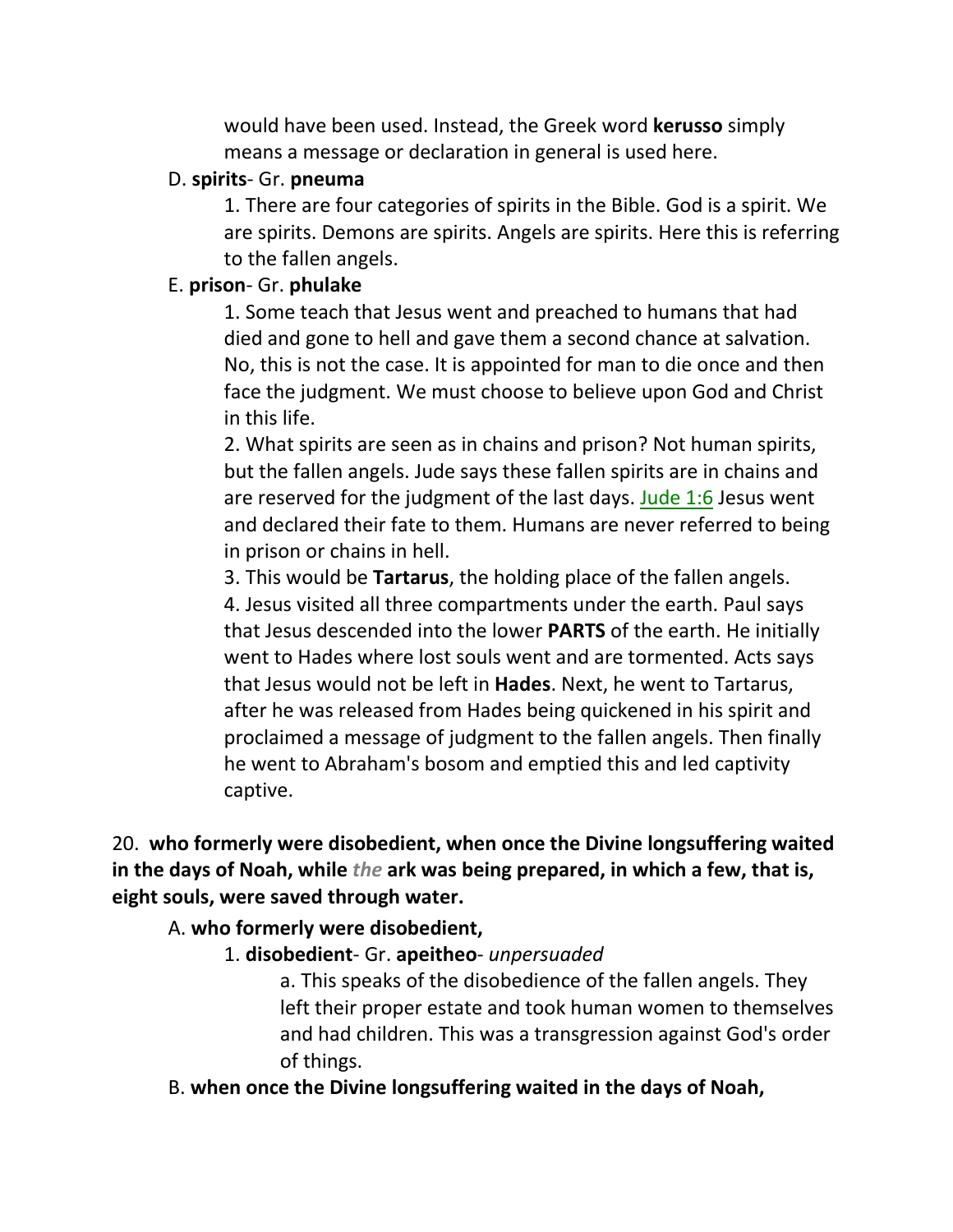- 1. **divine** Gr. **theos** *this should read the longsuffering of God*
- 2. **longsuffering** Gr. **makrothumia**

a. This period of longsuffering was 120 years. Many think that God promised that we would live to be 120 years old, but actually in context, God was giving mankind 120 years before He sent the flood and time for Noah to build the ark. Gen\_6:3 b. After the flood the immediate generations after Noah lived well beyond 120 years. For instance, Abraham lived to be 175. The age span started shrinking after the flood. It is interesting to note that there is no recording of anyone in church history living to be 120, not even John the Apostle. Again, this was not a promise to live 120 years old but the time span for building the ark and the flood coming.

3. **waited**- Gr. **ekdechomai**

## 4. **days**- Gr. **hemera**

- a. This was approximately 44,000 days.
- 5. **Noah** means *rest*

a. Noah was a type of Christ would give us rest from our sins and bondage.

# C. **while the ark was being prepared,**

- 1. **ark** Gr. **kibotos** *wooden chest*
	- a. The ark had an elongated chest look to it.
- 2. **prepared** Gr. **kataskeuazo** *to furnish, equip, prepare, make ready* D. **in which a few,**

1. **few**- Gr. **oligos**

## E. **that is eight souls,**

## 1. **eight**- Gr. **okto**

a. This was Noah, his three sons, and all four of their wives. In the beginning God only planned for one wife for a husband.

#### 2. **souls**- Gr. **psuche**

a. This is another way of saying eight persons.

## F. **were saved through water**

## 1. **saved**- Gr. **diasozo**- *to bring safely through*

#### 2. **water**- Gr. **hudor**

a. The same water that destroyed every living creature and mankind on the earth, carried Noah and his family to safety. The waves of adversity will come to us all, but if we are in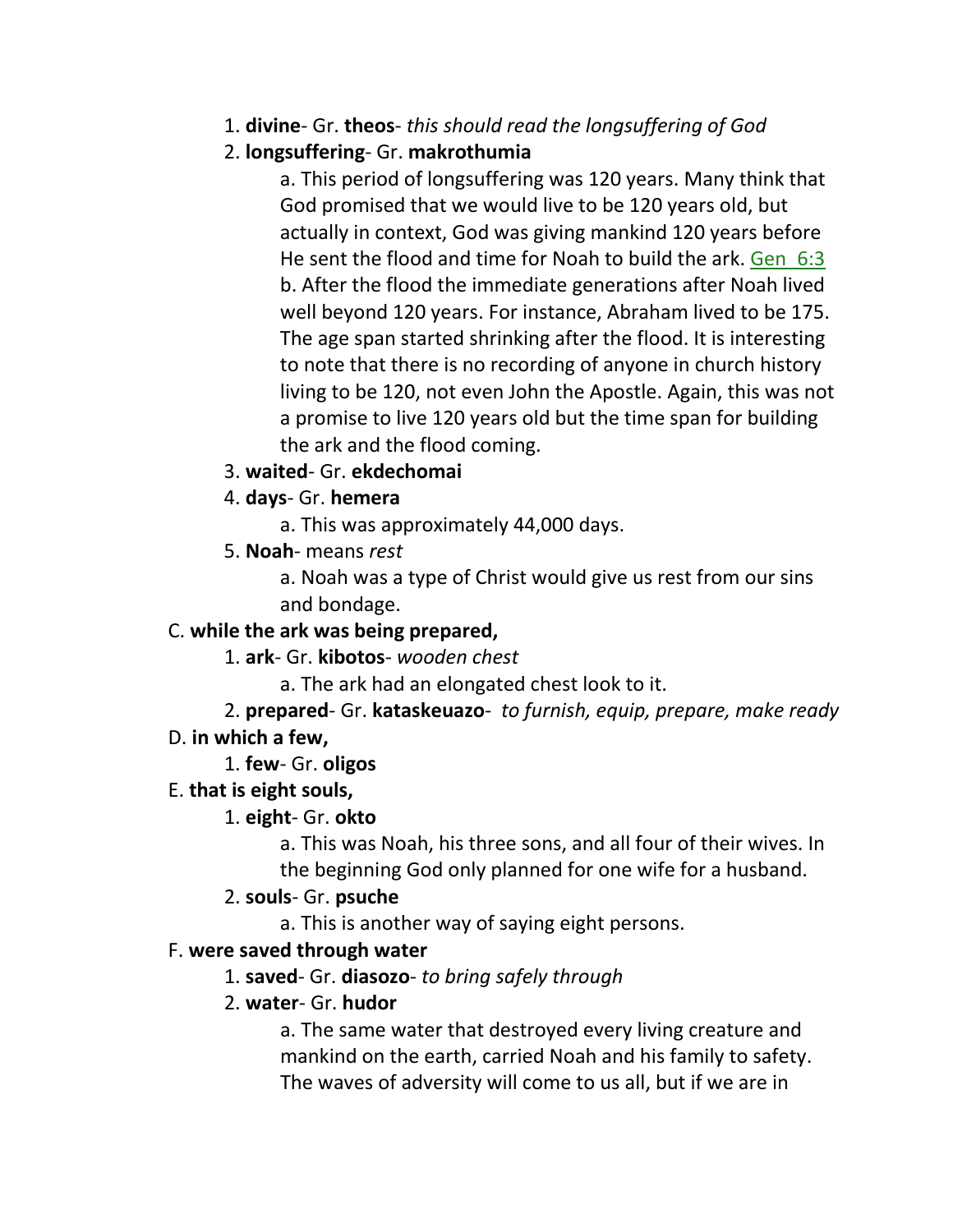Christ we will ride upon the waves in safety.

21. **There is also an antitype which now saves us—baptism (not the removal of the filth of the flesh, but the answer of a good conscience toward God), through the resurrection of Jesus Christ,** 

# A. **There is also an antitype which now saves us**

1. **antitype**- Gr. **antitupon**- *a thing resembling another, its counterpart*

> a. An antitype is the reality that a type represents. The flood in the OT was a type of the real antitype baptism in the NT. The ark was a type of the antitype, which is Jesus in the NT.

2. **saves**- Gr. **sozo**- *to deliver*

## B. **baptism**- Gr. **baptisma**- *an immersion*

1. In the Greek the word **baptism** means to immerse fully. It never means to sprinkle.

2. There are different baptisms in the NT. You must look at context at which one is being spoken of. Here the baptism being referred to is not so much water baptism but the baptism into Christ's death, which water baptism in turn represents. Rom 6:3-6

# C. **not the removal of the filth of the flesh,**

1. **removal**- Gr. **apothesis**- *putting off*

# 2. **filth**- Gr. **rhupos**- *dirt*

a. Water baptism will wash off natural dirt. Spiritual baptism washed off all the dirt of sin!

b. The washing of the new birth saves us, not natural water baptism. Tit\_3:5

# 3. **flesh**- Gr. **sarx**

a. Peter puts this phrase in here so no one will be confused that water baptism saves you. Literal water can just clean off the flesh- the body. What saves you is what that water baptism represents- which is being baptized into Christ's death and being raised with Him into new life. Unfortunately, there are some that still get this confused and think water baptism either saves you or is necessary for salvation.

b. At our new-birth baptism, the sins of the flesh were put off from our new spirit. Col\_2:11

# D. **but the answer of a good conscience toward God,**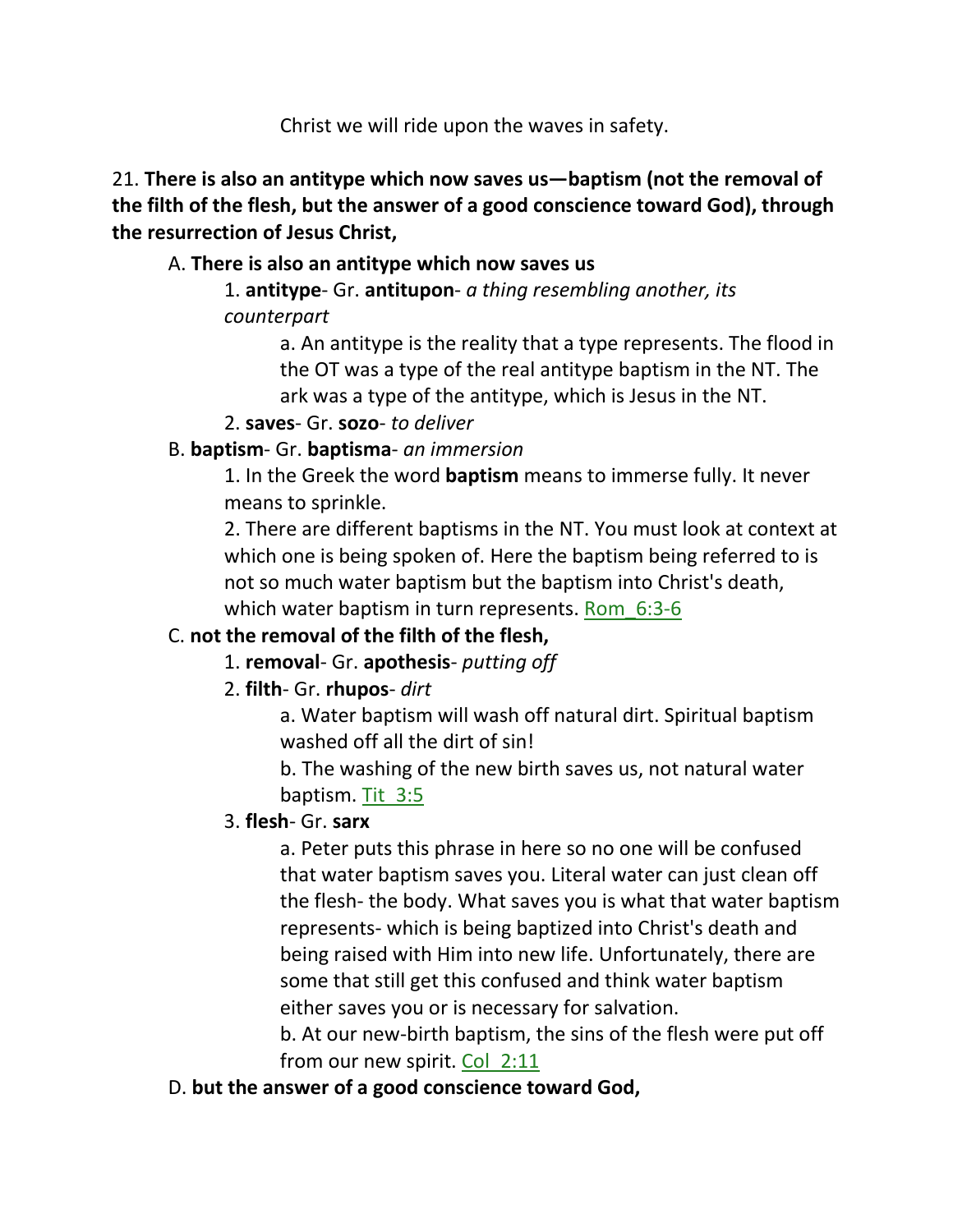## 1. **answer**- Gr. **eperotema**- *a favorable result after inquiry*

a. Every person's conscience judges them for failing to live up to the standard of truth they know.

b. However, if we place our faith in Jesus' blood shed for the guilt of our sins, then we can search our heart and come back with a favorable answer of a good conscience towards God. If we have a good conscience, then we have confidence towards God. 1 John 3:21

c. The blood of Jesus cleanses our guilty conscience. Heb. 9:14

## 2. **good**- Gr. **agathos**

3. **conscience**- Gr. **suneidisis**- *joint-knowledge*

## E. **through the resurrection of Jesus Christ**

## 1. **resurrection-** Gr. **anastasis**

a. The resurrection of Jesus is proof that our sins were judged and fully paid for by the death of Jesus and His shed blood. Rom. 4:25

# 22. **who has gone into heaven and is at the right hand of God, angels and authorities and powers having been made subject to Him**.

## A. **who has gone into heaven and is at the right hand of God,**

## 1. **gone**- Gr. **poreuomai**- *to travel*

a. Jesus traveled into the three compartments under the earth and here we see after he conquered them, he traveled to heaven!

## 2. **heaven**- Gr. **ouranos**

## 3. **right hand**- Gr. **dexios**

a. This is the place of favor and authority.

## B. **angels and authorities and powers having been made subject to Him**

## 1. **angels-** Gr. **aggelos**

a. Specifically this is speaking of the fallen angels in all their ranks.

- 2. **authorities** Gr. **exousia**
- 3. **powers** Gr. **dunamis**

a. Satan always tries to copy-cat God. He has His angels in rank and file, and so Satan has tried to copy this with his legions under him. Eph. 6:12

4. **made subject**- Gr. **hupotasso**